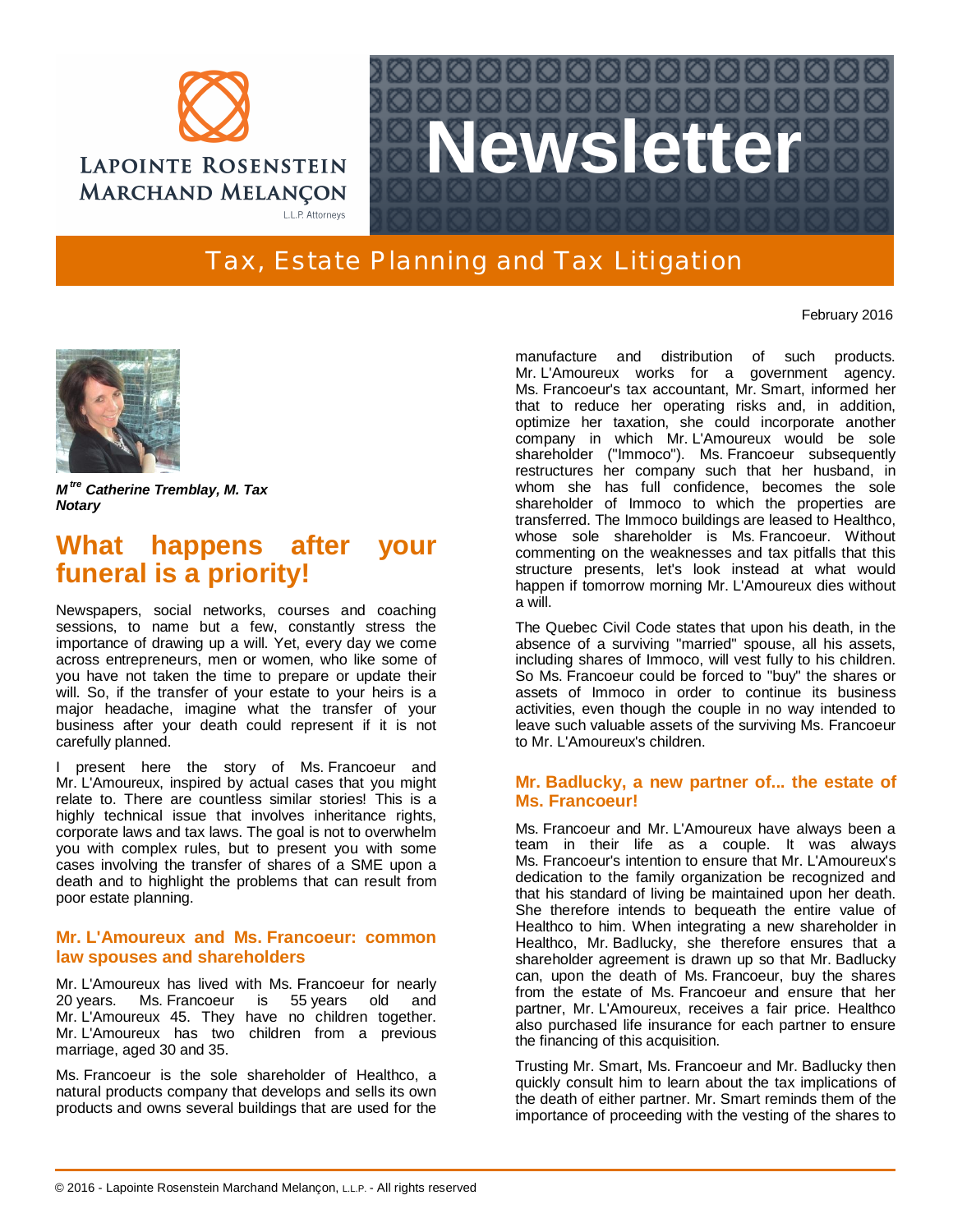the spouse to avoid any tax impact upon death. Mr. Smart is reassured to see that a shareholders' agreement has been signed. So they go to notary Finicky to sign their wills. Notary Finicky provides for a particular legacy of the Healthco shares in favour of the surviving spouse. Here are the implications of this estate planning in the event of the death or Ms. Francoeur or Mr. Badlucky:

The estate liquidator has an obligation to deliver the assets to the legatee by particular title and may not sell them unless the other assets are insufficient to pay the debts of the deceased. He therefore may not sell the shares to the surviving shareholder as stipulated in the shareholders' agreement and must return the shares to the legatee by particular title in accordance with the will. Moreover, the legatee by particular title, unlike the socalled heir of residual assets, is not required to settle the debts of the deceased as stipulated in the shareholder' agreement. Failing an agreement between the parties, the spouse therefore remains a co-shareholder of Healthco. Furthermore, what about the claim for damages to which the estate is liable for breach of the shareholders' agreement? A complex issue that may end up in the hands of their lawyer!

The will should, in this case, either provide for a residual bequest of shares or a particular legacy conditional on the intervention of the legatee to the shareholders' agreement, in which case if the legatee does not comply with the shareholders' agreement, he simply cannot get his hands on the inheritance.

#### **Mr. Brilliant's idea... not so friendly after all**

Ms. Francoeur's business is doing well… more or less. There are always risks, especially in the current economic environment. Since the incorporation of Immoco, Mr. L'Amoureux's wealth has considerably increased, while Healthco's is tenuous and has a more uncertain value. Ms. Francoeur is considering selling her company.

Mr. L'Amoureux wants to ensure that his spouse can maintain her standard of living after his death, while preserving an estate that he would like to bequeath to his children. Ms. Francoeur agrees with this. Along with Ms. Francoeur, he consults with his financial planner, Mr. Brilliant, with a view to calculating Ms. Francoeur's cost of living and to develop a strategy in the event that Mr. L'Amoureux passes away. It is established that the proceeds from the couple's life insurance and pension plans will be sufficient to cover Ms. Francoeur's needs, estimated at \$100,000 per year, after tax. Considering that his children are mature and responsible, Mr. L'Amoureux instructs notary Finicky to draft a will providing for a particular legacy of the shares of Immoco to his children in absolute ownerhip and the residue of his assets, which include some personal effects, pension and life insurance products, to Ms. Francoeur.

The couple finally sleep in peace until their neighbour, Mr. Shy, whom they see very rarely, tells them about the when he finds out that his children's inheritance of the common shares is invalid because the common shares no legal dispute his family has been forced into following the death of their father. Upon his death, the father held a highly valuable real-estate investment company which he chose to pass on to his children. His widow and commonlaw wife, who shared his life for over 40 years, was the heir of his other assets, which were considered sufficient given her advanced age. During the settlement of the estate and preparation of taxes they realized that, without an agreement between the children and the widow, the widow's inheritance would go up in smoke. This was because of the tax burden resulting from the particular legacy for the children's shares and for which SHE, the heir, was SOLELY responsible! So now, for nearly three years, the family has been embroiled in an endless dispute...

Mr. L'Amoureux needs to change his will and provide for a particular legacy of the shares to his children dependent on the obligation by them to assume the taxes payable for the shares upon his death or even restructure his planning to name his children as the residual heirs.

## **Mr. Smart's tax planning misstep**

Healthco's business has picked up nicely. After taking a big gamble and buying a key competitor, growth has resumed and revenues are increasing year over year. A few good years have allowed them to build a comfortable retirement plan. Ms. Francoeur and Mr. L'Amoureux then agree that the common shares be left to the children of Mr. L'Amoureux. In any case, Healthco's shares are eligible for capital gains exemption and therefore will not result in any tax liability upon death. As for the remainder of Ms. Francoeur's assets, they felt it was time to give back to the next generation and designate XOXO Foundation as the residual heir of Ms. Francoeur's assets. Notary Finicky gets to work and the will is signed.

A few years later, our wealthy couple, when preparing their annual financial statements, talk to Mr. Smart about the possibility of freezing Ms. Francoeur's and Mr. Badlucky's shares in Healthco. They then convert their common shares into preferred shares. The common shares are issued in the name of a family trust such that, in case of the death of Ms. Francoeur, taxes will be limited to the capital gain on the preferred shares at the time of the freeze.

Shortly after completing this transaction, Ms. Francoeur becomes ill. She dies a few months later, leaving behind Mr. L'Amoureux and her stepchildren. Notary Finicky, during the reading of the will, reports that the stepchildren will inherit all Healthco's common shares in equal amounts. He informs them that the liquidator must transfer the shares to the children as payment of their inheritance.

Mr. L'Amoureux receives a call from notary Finicky, who has heard about the share capital restructuring as part of the estate freeze by Mr. Smart. Mr. L'Amoureux confirms this is the case. So imagine Mr. L'Amoureux's surprise